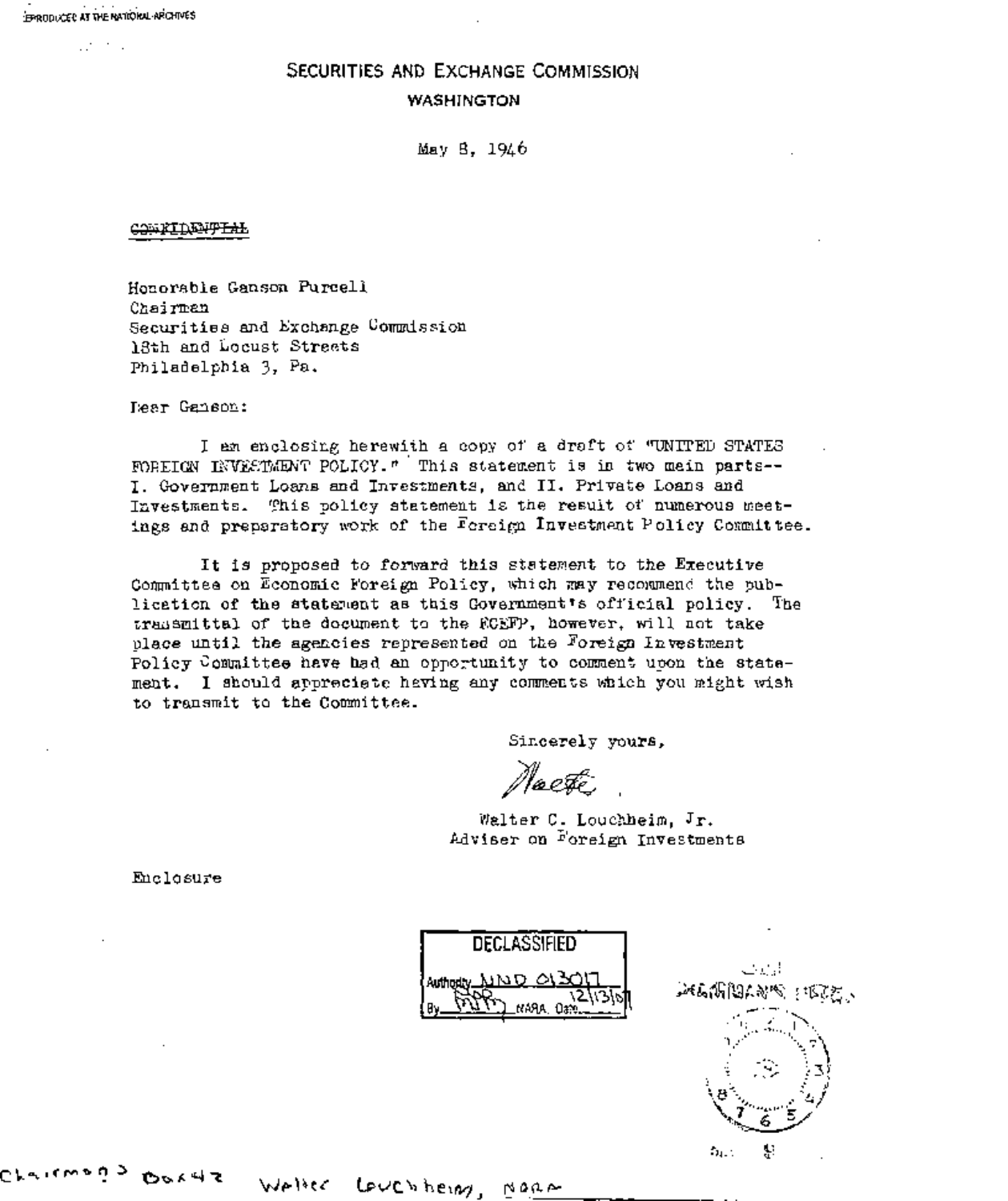SECTION

.<br>Fa trí alban notas (19

EFACTUCED AT THE NATIONAL ARCHIVES

FIP D-235 (Morking Paper) May 3, 1946

SEGRET

 $\rightarrow$  4

## UNITED STATES FOREIGN INVESTMENT POLICY

The United States Government believes a properly conceived program of foreign investment to be of substantial benefit to the United States and the world generally.  $\mathbf{T}_{\mathrm{DC}}$ benefits of such a program have to do especially with the expansion of production and trade, with facilitating the maintenance of prosperity and emoloyment, with raising standards of living, and with the promotion of general This country's dealre to see established a world security. trading system on a liberal, multilateral, and non-discriminatory basis cannot easily be achieved if American capital is not available to foreign countries in adequate amounts and for economically desirable purposes.

The United States foreign investment policy, which is an integral part of its international economic policy, is supported by measures to reduce barriers of overy kind to international trade and to eliminate all forms of discriminatory restrictions thereon. Sarriers to the flow of trade limit the capacity to service investments and interfore with the benefits from investments.

**DECLASSIFIED** Au<mark>s</mark>hority.

Ι. Government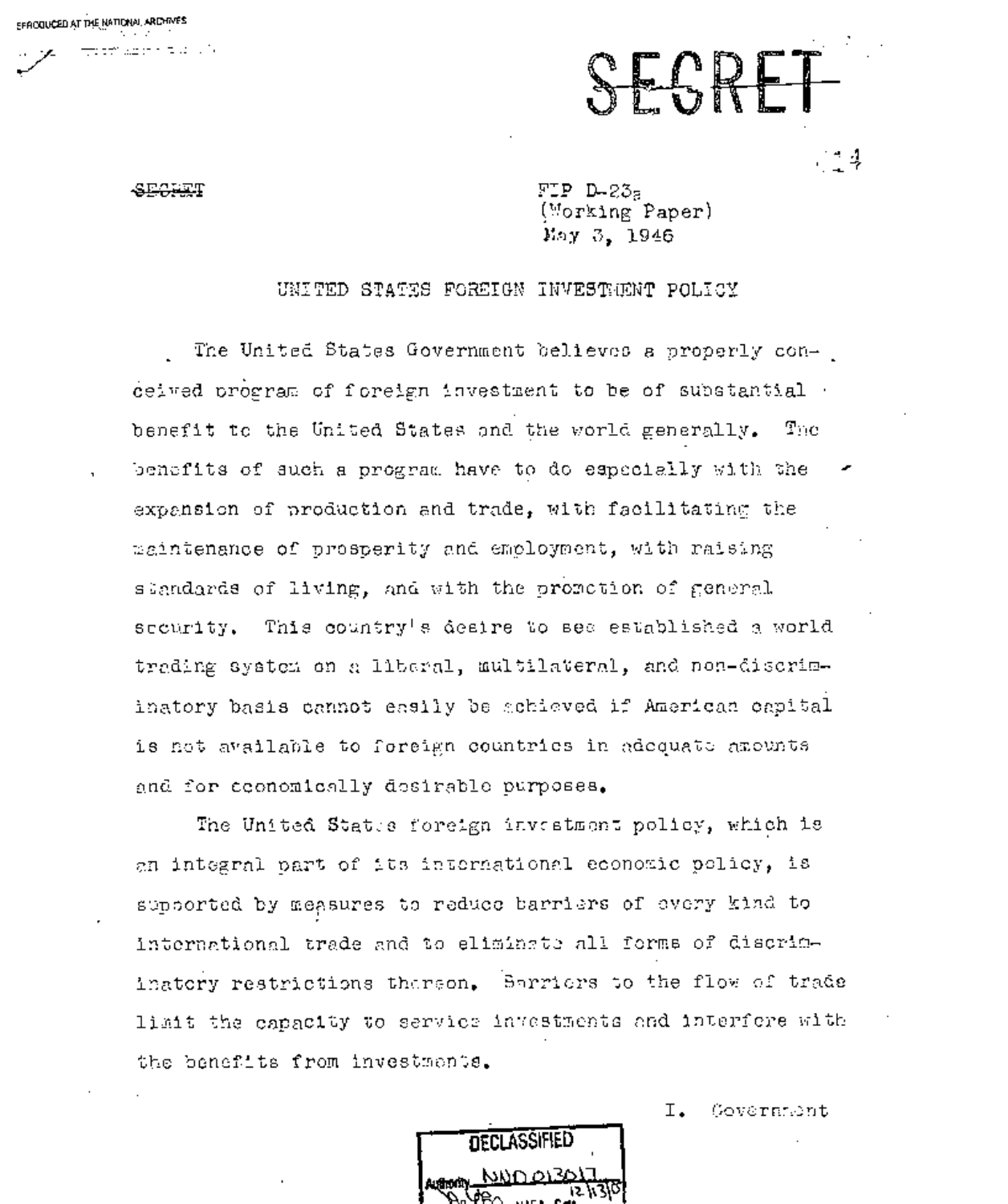I. Government Loans and investments.

# 1. Occasion for Government Lending.

The policy of the United States is to engage in foreign lending when this appears desirable, supplementary to private investment, in view of the fact that (a) private loans and investments have been of limited amount, (b) some undertakings are on so large a scale or require such special terms and conditions because of the public interest involved that private capital is not available, and (e) the benefits from foreign investment can be adequately realized only as a result of a considered over-all program of capital export related to domestic productive capacities, supplies, savings, foreign needs and abilities to service investments, and to the general state of financial, economic, and political conditions throughout the world; government lending may be necessary to effect such a program.

It is the policy of the United States Government not " to compete with private lending when private funds are available on reasonable terms, nor to accept risks which private capital is able and willing ~o bear. The United States undertakes to obtain maximum private porticipation in now or outstanding foreign loans effected by the government.

2. Relations

 $-2-$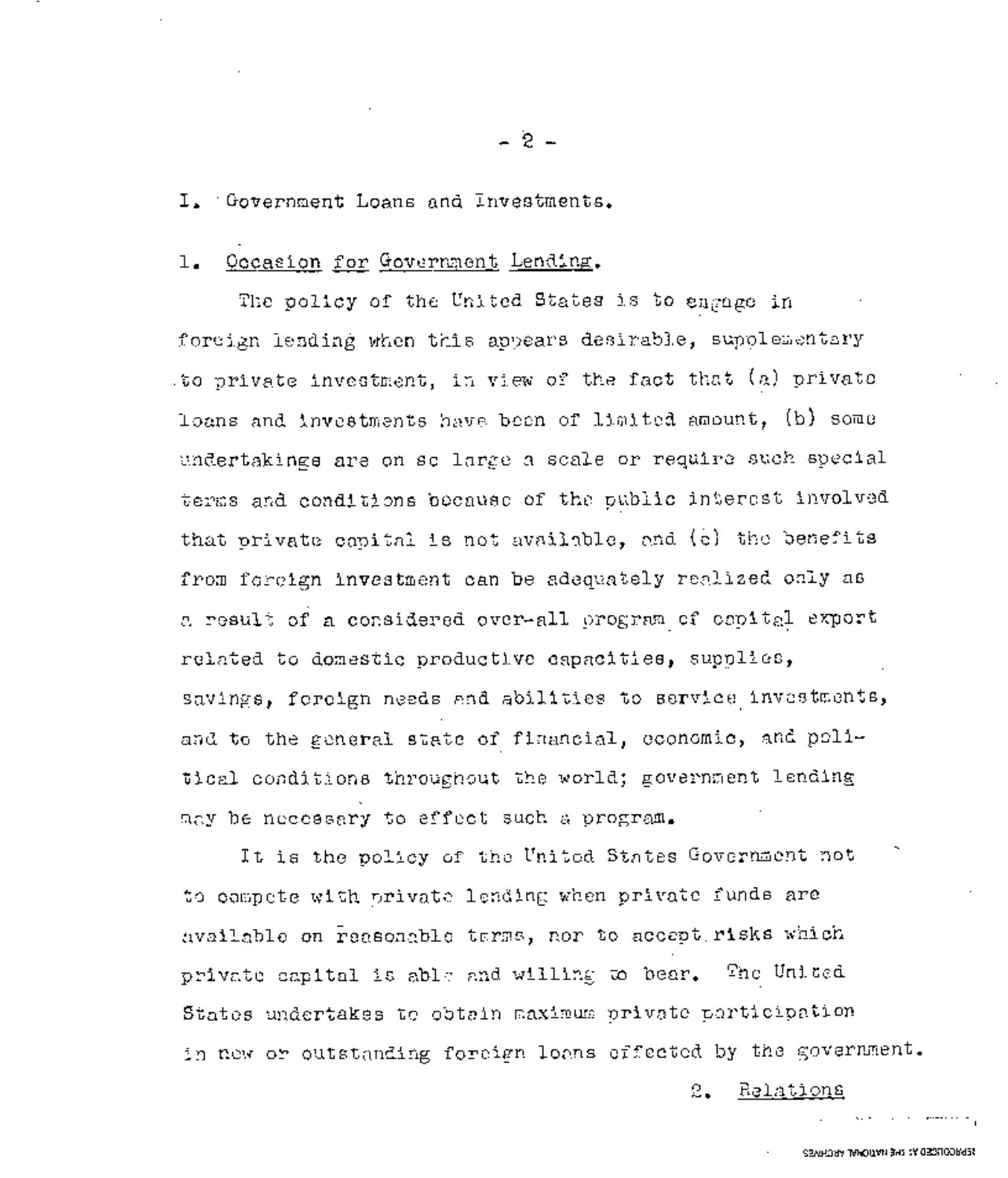# $2.$ Relations with the International Bank and Lending Agencies of other Governments.

The International Bank is regarded by the United States as the principal agency to make foreign loans for reconstruction and development which private eapital cannot furnish on reasonable terms. It provides a means by which the risks as well as the benefits from international lending will be shared by all of its members. It is the policy of the United States to scoparate with the International Bank and lending institutions of other Governments.

Loans for Pevelopment. 3.

It is the policy of the United States in its foreign . Lending to encourage and facilitate the development of industry, mining, agriculture, and other setivities on which the coonomic advancement of foreign countries depends, provided it appears that the undertakings involved are adapted to local conditions and can survive without undue germanent government aid.

Rate of Flow of Investment. 4.

It is the policy of the United States to promete in conjunction with other governments and international agencies such rates of flow of foreign investment as will amintain economically appropriate rates of development of the various

borrowing

s.

EPACONA LAMOTAN 3-5 TA 030U00693

الحدادات الجلوبية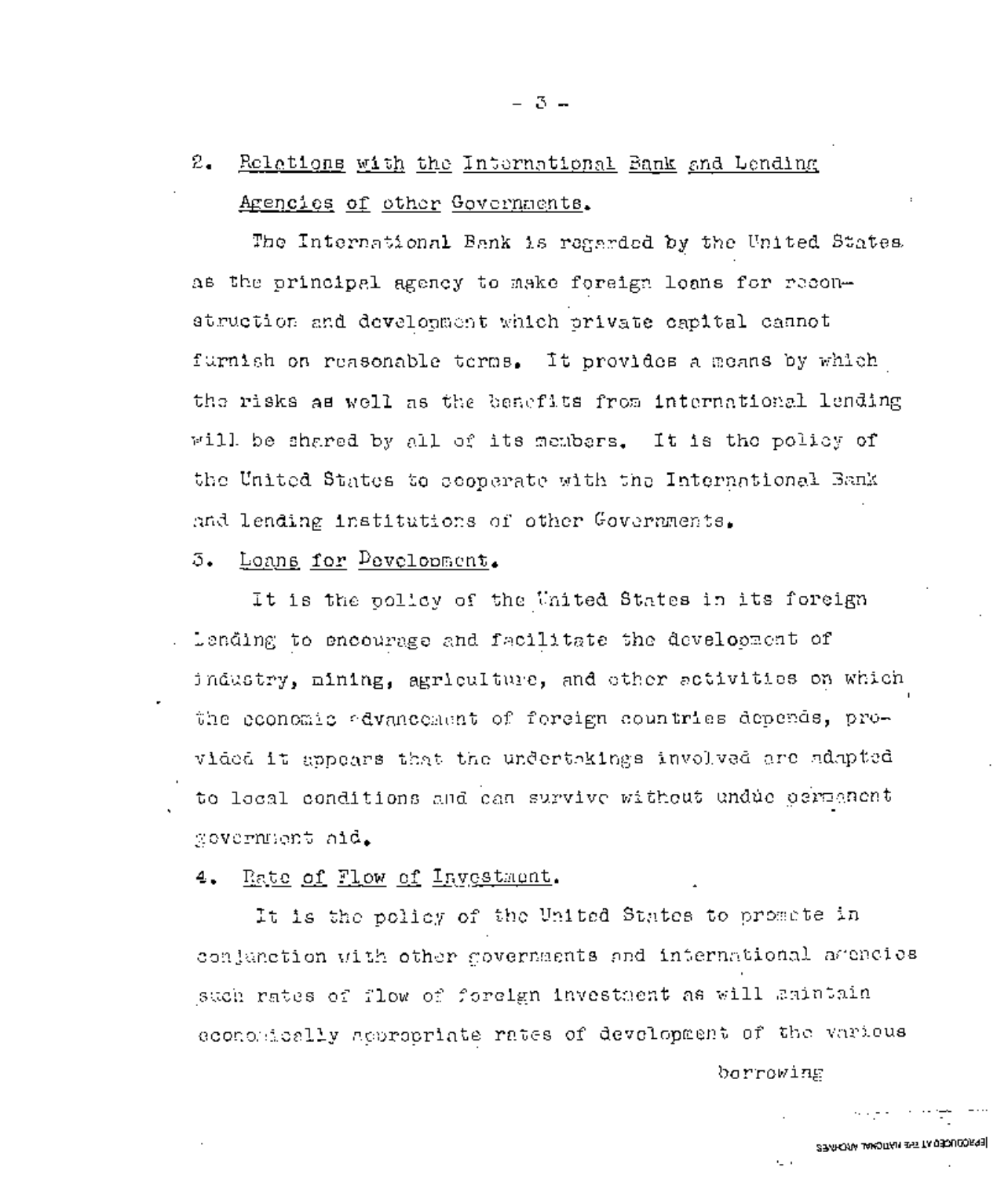borrowing countries. The flow of foreign investment may be sustained, or varied within suitable limits, with a view to aitigating rather than reinforcing economic fluctuations in the United States and other countries. It is not, however, the policy of this Government to treat foreign investment as a substitute for measures to maintain adequate domastic markets.

### 5. Lebor Standards

"It is the policy of the United States that foreign logns for development shall promote the observance by the borrower of fsir labor standards, such as standards relating to wages, hours, working conditions, and living conditions and welfare of workers.

### . 6. Hee of Proceeds of Losns.

(Note: In view of the fact that Eximbank loan contracts now require that the proceeds of the loan be spent in the United States, the first alternative below is oresented so that the statement may conform to current practice. The Committed is of the opinion, however, that loan consracts should make no specific reference to where the money should be spant, especially since the money must in any event be spent in the United States, with a few exceptions. The present practice is criticized in foreign countries as

being

 $-4 -$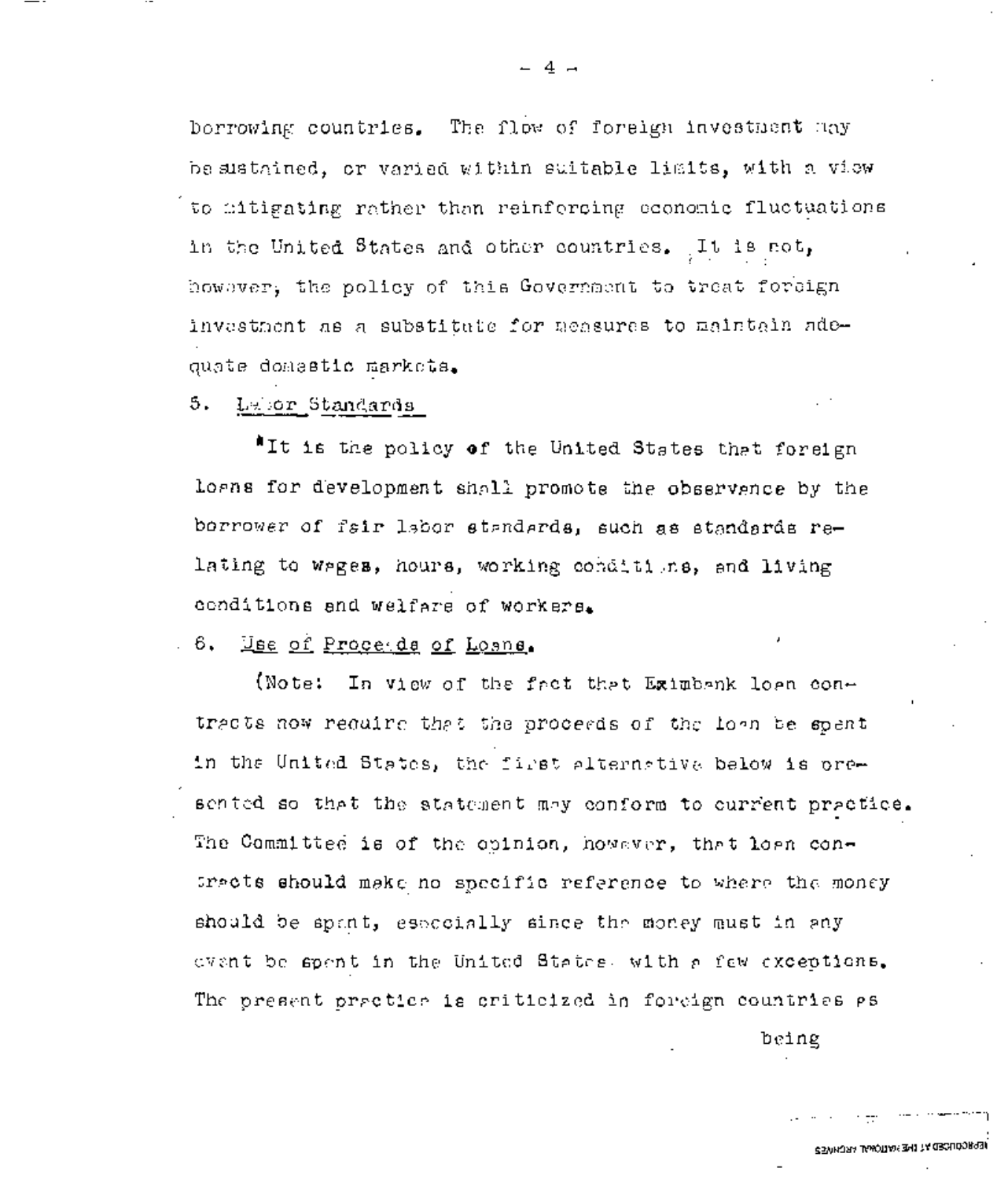bring inconsistent with this country's efforts toward nondiscriminatory multilateral trade. The Committee has had the mester under consideration for some time with the intention of presenting a report thereon. Inaspuch as the present policy statement must necessarily include the subject, the Committee recommends that it be suggested to the Eximback that future loan contracts not specifically require expenditure of the proceeds of losns in the United States. Īt ів brileved that omission of the formal requirement would not alter materially present procedure. If such references are omitted from loga contracts the Committee would recommand that alternative two be used.)

Alternative 1:

Logns by the United States Government have varied in regard to the areas in which they can be spent. Loans made through the Export-Import Benk have primarily been to finance the borrower's direct ourchases of American goods. In other casses a broader purpose has be a served and funds have been supplied for use anywhere in the world; the proposed British lown is of this character. The proceeds of loans made by the Int rustional Benk for Reconstruction and Development with dollars raised in the United States market. Will in every case be available for expenditure in any country without restriction; the borrowers will thus reise funds where

**C**PDITPI

# SEMPLORA WACCLAN SHITTA DECAMPARED

- 5 -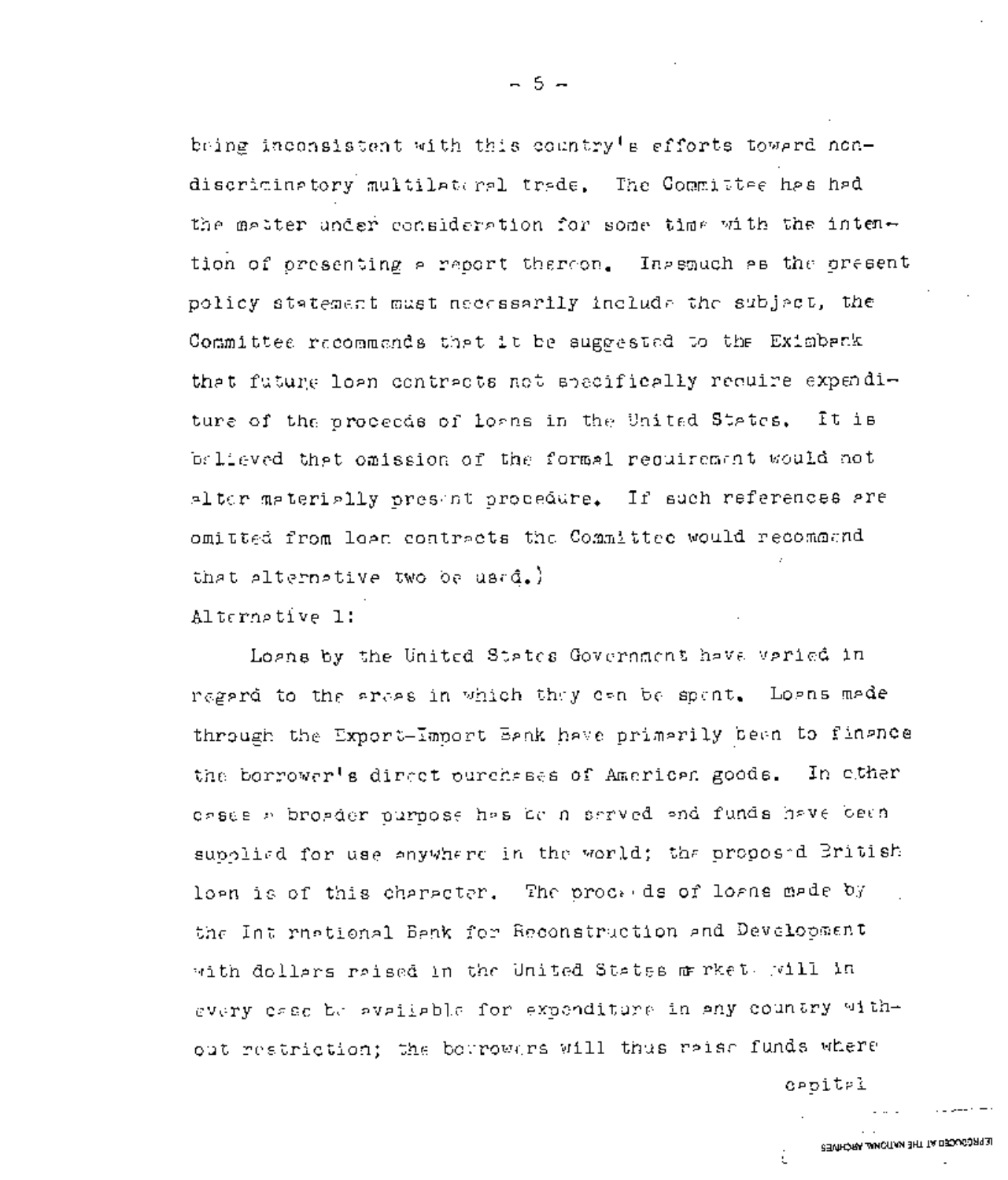cepital is most abundant and will be free to nurchase materials and couipment wherever they can most adventageously be obtained. Most of the proceeds of unrestricted loans are certain to be spent in the United States, wither by the borrover directly or by nationals of the same or another country to whom the dollars have bead transferred. The principal exception, when the proceeds are added to foreign reserves in the form of dollars or gold, is likewise to the edventege of the United States. Since it gesists in building up a stable system of international exchange rates and a broader basis for multilateral trade. Alternative 2:

 $-6 -$ 

Loans by the United States Government to foreign borrowers areordinarily to finance the purchase of United States goods and services. It is not the desire of this Govarnment, however, by means of Government credits to give American exporters an unfair advantage over their forsign consetitors or to divert trade from channels in which it mould flow in response to free and sough choice, Iτ is the policy of the United States, therefore, that the proto foreigners cerds of loans/made by the Government shall ordinarily not be restricted to expenditure in the United States by the immediate borrowar. Dollars loaned to for igners ard, of course, with few exerptions used ultimately to purchase

American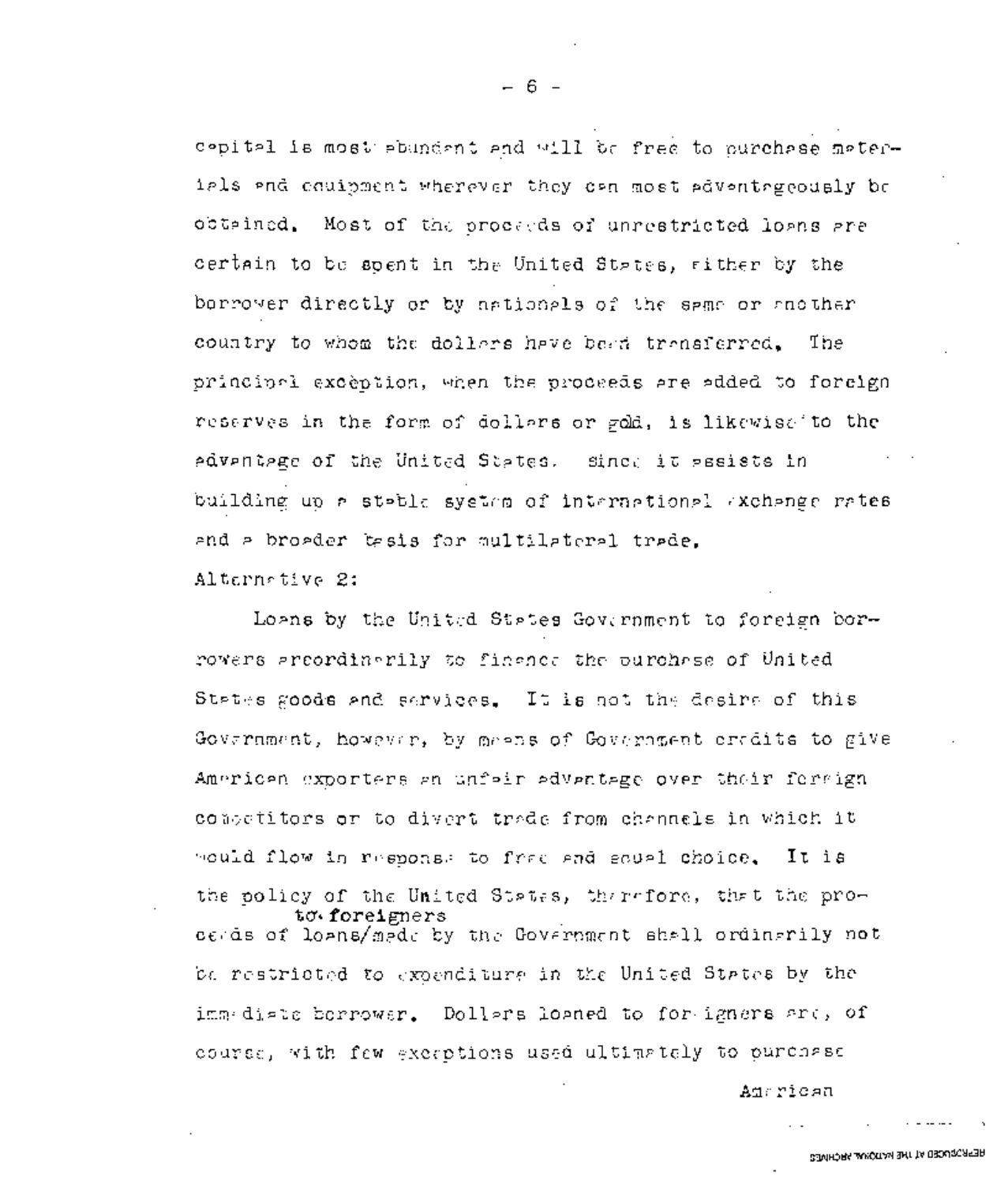American goods, whether so opent directly by the borrower or paid by him to nationals of another country.

7. Foreign Competition with American Enterprises.

It is the policy of the United States that Government lending shall not foster unfair competition with existing American enterprises. Enterprises, however, can not ordinarily be developed or expanded without increasing to some extent the competition for existing enterprises, wheth r the new enterprises are financed by private or Covernmental agencies.

It is also the policy of this Covernment to permit exports of machinery, equipment, and all types of capital goods to take place freely although temsorary scarcities resulting from the war may in some instances delay such exports. Items related to the production of armaments and munitions may, however, be subject to special control.

Loans to State Enterprises and Countries with €.

### Nationalization Programs.

The nationalization of industry is regarded by the United States as a matter of domestic concern for each foreign country. Loans of the United States Government are for specific developmental progrems and for the purchase of goods and services; they are not to finance the transfer of existing properties. It is, therefore, the policy of this Government not to refuse to extend credits to countries on the ground that they are conducting state enterprises or are

SEARCRACED AT NATIONAL ARCHESTS.

 $\sim$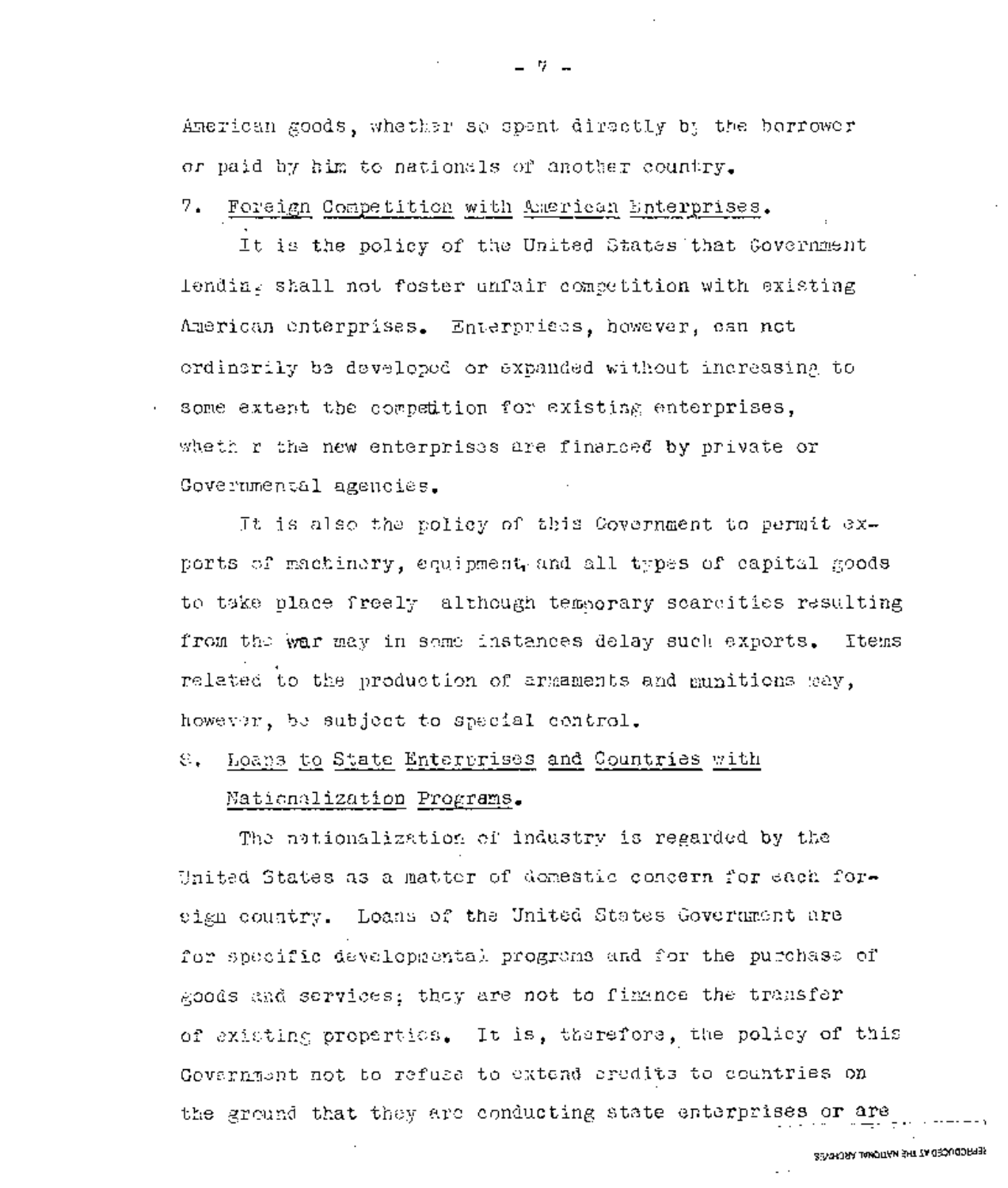pursuing nationalization programs. The treatment accorded Ateriorn property owners by such countries is, however, - teken into consideration.

<sup>c</sup>. Logns on Repayment Besis.

Foreign losns by the United States Government, though not motiveted by profit in the usual sense, are made with the expectation and understanding of eventual full repayment. However, the Government for national policy reasons may on occasion undertake special risks.

10. Losns Rether Than Equities.

It is the policy of the United States ordinarily to avoid direct coulty participation in enterorises abroad.

### 11. Interest Retes.

It is the policy of the United States that interest rates on its foreign loans shall be as low as/consistent with this Government's desire to svoid competing with possible private lenders willing to lend on reasonable terms and with the cost of money to the United States Government, . including expenses and reserves connected with the loan. In exceptional cases the purpose of the loan may occasion a deperture from these terms.

 $12.$ Amertization.

It is the policy of the United States that rates of ameritiation on its ferrirn lerge ha datarmined in the light.

of prospective

SEARCHN TAROLLAIL BAT IA DEOLOGOREEN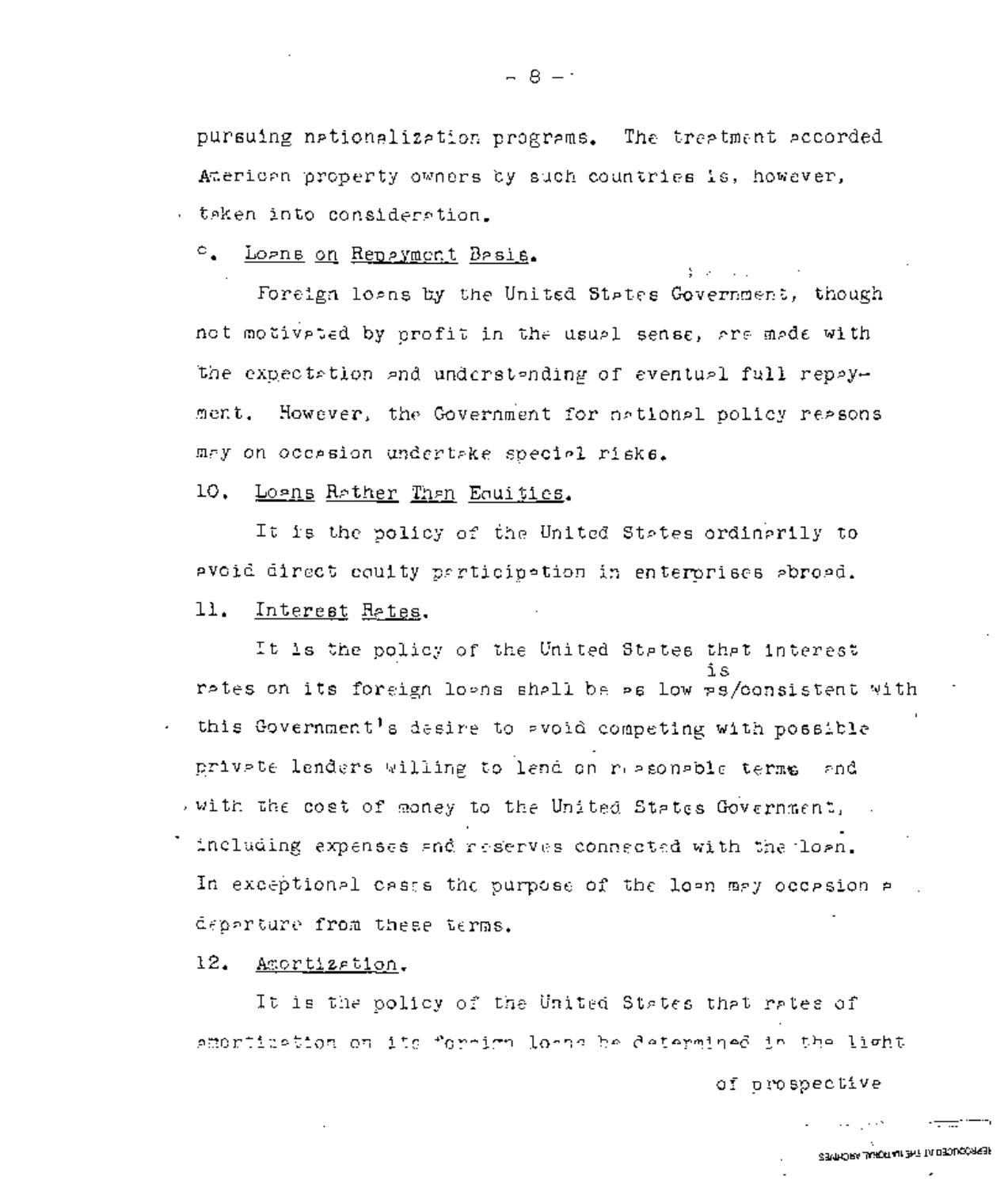of prospective economic conditions and be related to specific situations connected with the loan.

Loans to Defaulting Borrowers. 13.

The United States takes into consideration the debt record of the borrower, although it does not necessarily make payment of service on outstanding dollar obligations a condition for the extension of credit,

 $\overline{a}$ 

SEMACHING THE RIVING WARD VECTORS?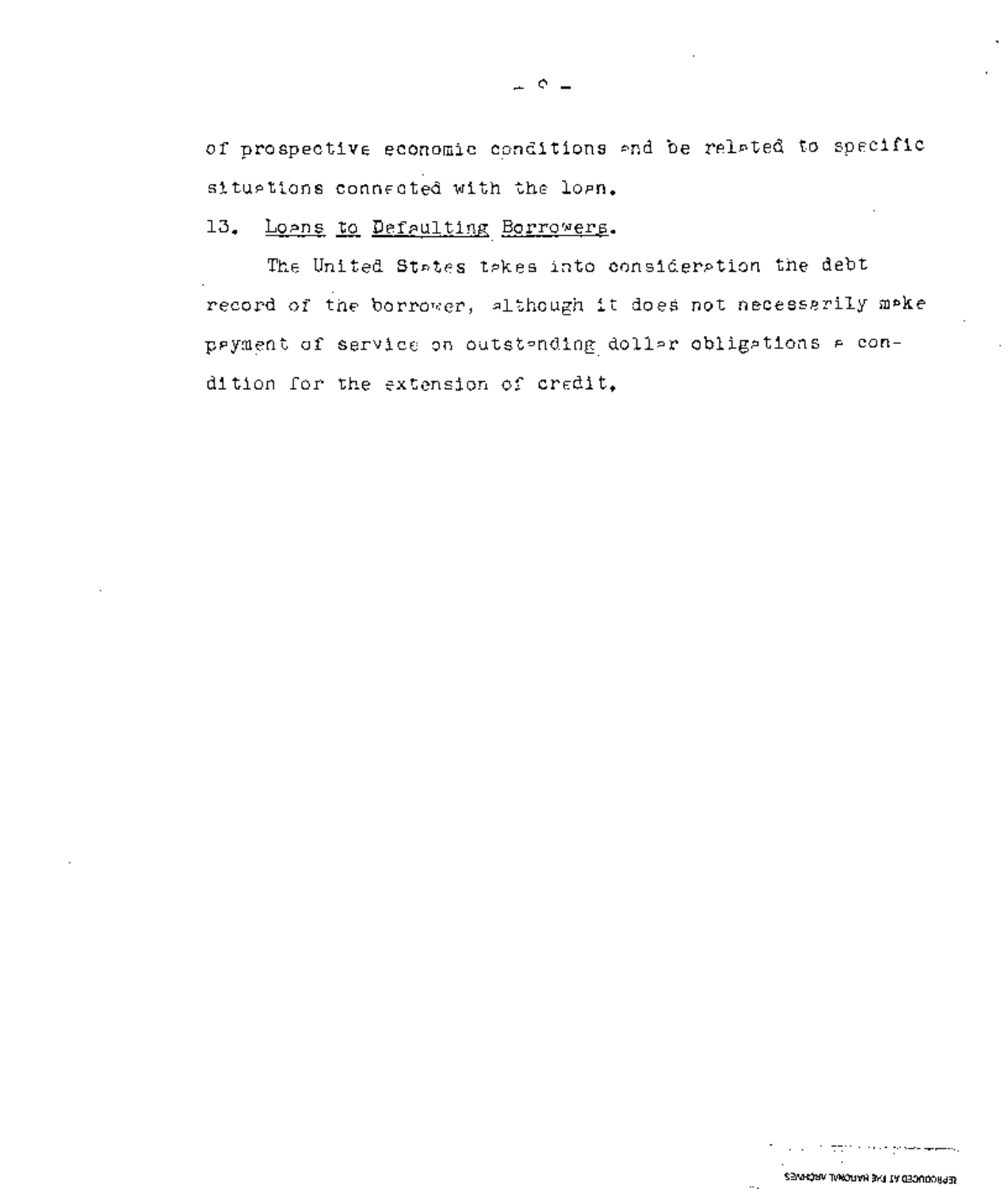### II. PRIVATE LOANS AND INVESTMENTS

### Preference for Private Investment. ı.

It is the policy of the United States to look to private investment in so far as possible to provide such outflow of canital as is in the interests of the United States and other countries and not to engage in Government lending when private funds are available on reasonable terms.

# 2. International Cooperation to Facilitate Investment.

It is the policy of the United States to cooperate with fereign governments and international agencies in measures to facilitate the flow of private investment, such as measures to assure just and equitable trantment, to eliminate exchange and other restrictions that hamper the growth of trade and investment, to promote exchange stability, and to satablish investment practices and procedures conducive to healthy private investment.

### З. Government Assistance to Private Investment.

It is the policy of the United States to encourage and assist the investment of private capital abroad for the economic advancement and the development of the resourche of forcign countries, including the development of industry, mining, and agriculture, provided it appears that the undertakings are adapted to local cenditions and ean survive

without

والتهاب فسنفاص المحمد فردان والمومات

REPRODUCED AT THE NATIONAL ARCHAES.

## $-10 -$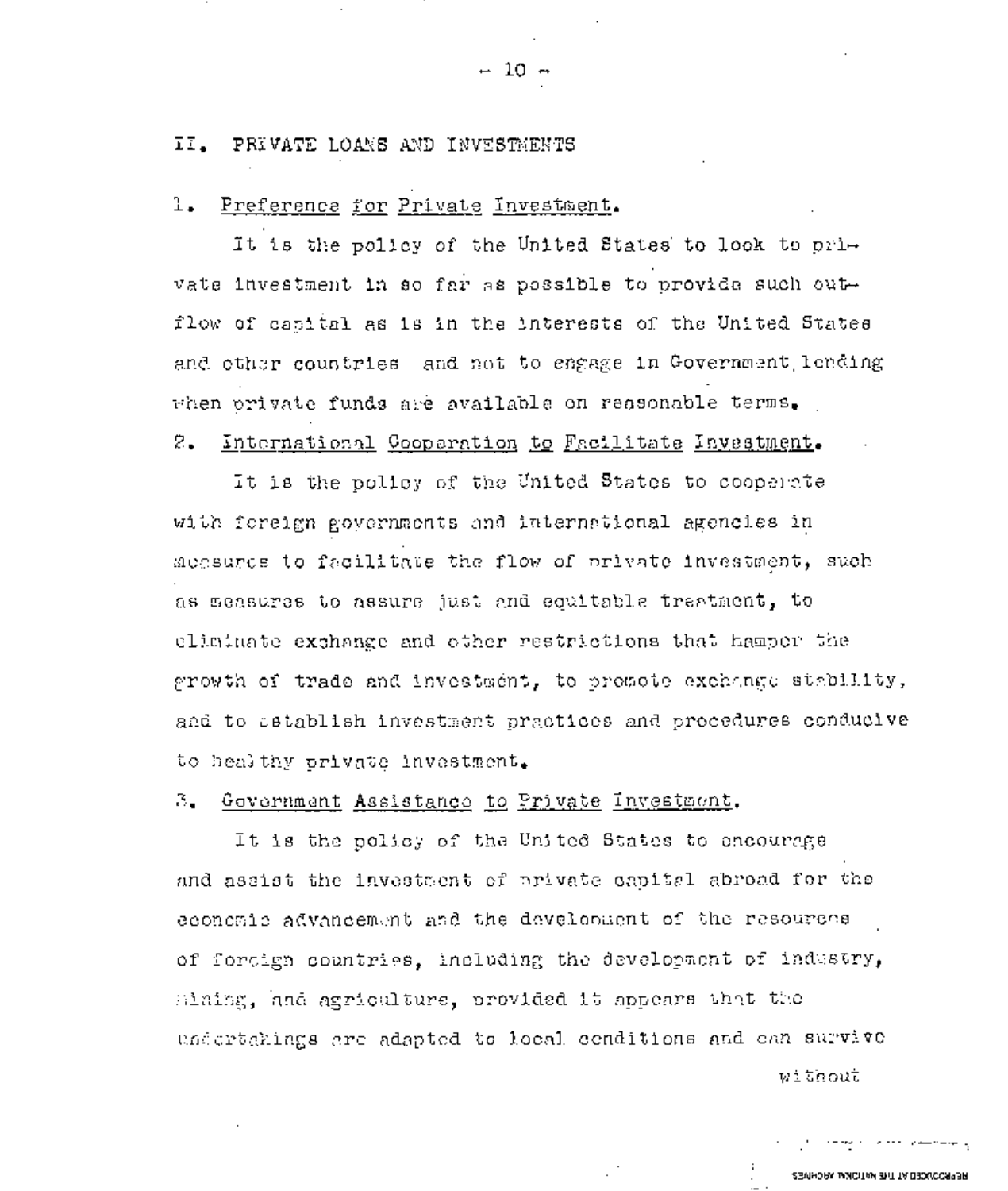without undue permanent government aid and that the investment is not inconsistent with the foreign policy of the United States.

### 4. Undesirable Types of Investment.

Investments should not be accompanied by terms and conditions or be for purposes that are likely sooner or later to be the subject of vublic resentment in either country or to be otherwise detrimental to good relations between the United States and the foreign country. Accordingly investments should not be accompanied by arrangements whereby the investor recoives from the foreign government special privileges, such as tax or custom favors except perhaps for an initial short period of time, or exclusive concessions unless such concossions are essential by the nature of the undertaking and are in the public interest of the foreign country or of the United States. Investments should not further the activities of private monopolies and cartels.

### Joint Foreign and American Investment. 5.

Investments in enterprises in foreign countries should ordinarily attempt to provide opportunity for the partieipation of national capital and management. Such participation is especially desirable when local resources are to be developed or services are to be provided locally. It is less

STARTAL JANDITAH 34T IA 0300/000955.

**Service** in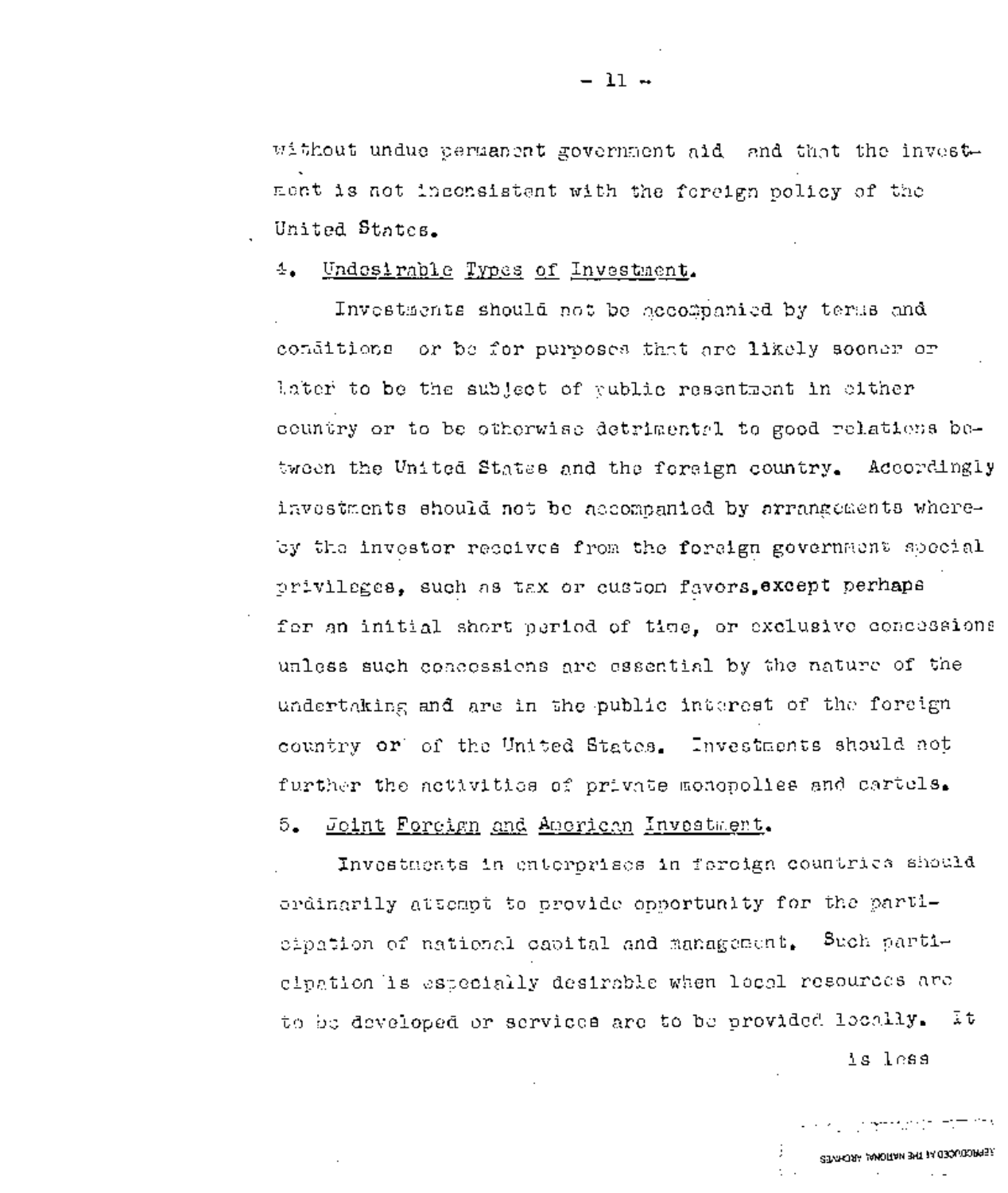is less important when the enterprise is directly related to the marketing of a United States product. Participation with national capital, public or private, is undesirable when prompted by the obtaining of monopoly or special privilege. 6. Foreign Limitations on Investment.

Limitations by foreign governments upon the participation of espital from other countries in their eaterprises and upon the mapuat or proportion of outside capital to be employed in such enterorises are regarded by the United States as likely to deter investment and economic development. The United States believes that all governments should facilitate the free investment of forcign capital giving equal treataent to national and foreign capital, except when the investment of the latter would be contrary to the fundamental principles of public interest. To this and the United States desires to see developed intergovernmental agreements and arrangements to assure nondiscriminatory treatment of foreign investments.

7. Componsation to American Property Comers.

When foreign governments take possession properties of American nationals in connection with programs of nationalization or for other reasons, adequate and effective compensation should be nade to the owners without undue delay.

> 8. Protection

> > وللمستشرع والمواليق والمتناقص والرابي

**REPRODUCED IN THE NATURAL ARCHIVES** 

 $-12-$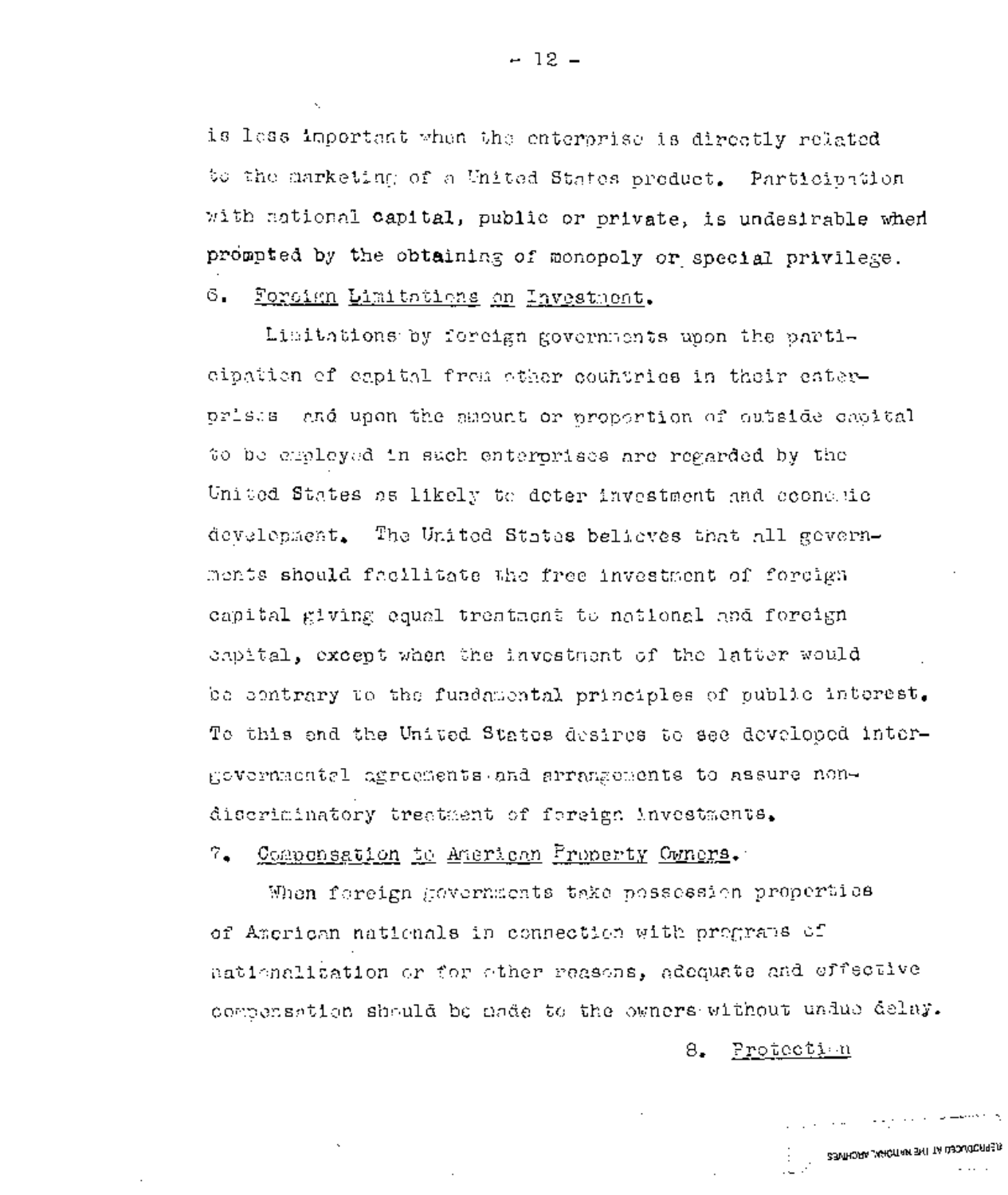# 8. Protection to American Property Owners.

When American investors become engaged in disagreement with a foreign government or national and abe unable to secure sdequate consideration through ordinary channels, She United States Government may, when the circumstances warrant, make representations in behalf of the American investor.

# 9. Adjustment of Defaults.

Negotiations to adjust defaults arc considered the responsibility of the debtors and creditors concerned rather then of the United States Government. Nevertheless, in view of the deleterious effects of a default upon foreign investment in general and possibly upon good relations between the United States and the country in question, the United States Government may in appropriate instances lend its good offices in the interests of effecting a settlement.

# I0. Equities.

Since equities provide a type of flexibility ordinarily desirable, investments in private enterprises, especially in economically undevoloped countries, should in so for as feasible be in equities in preference to fixedpayment obligations.

I!. Interest

Sevirona waditay ah in geologiya

ಕ್ಷಣ ಪರಿ